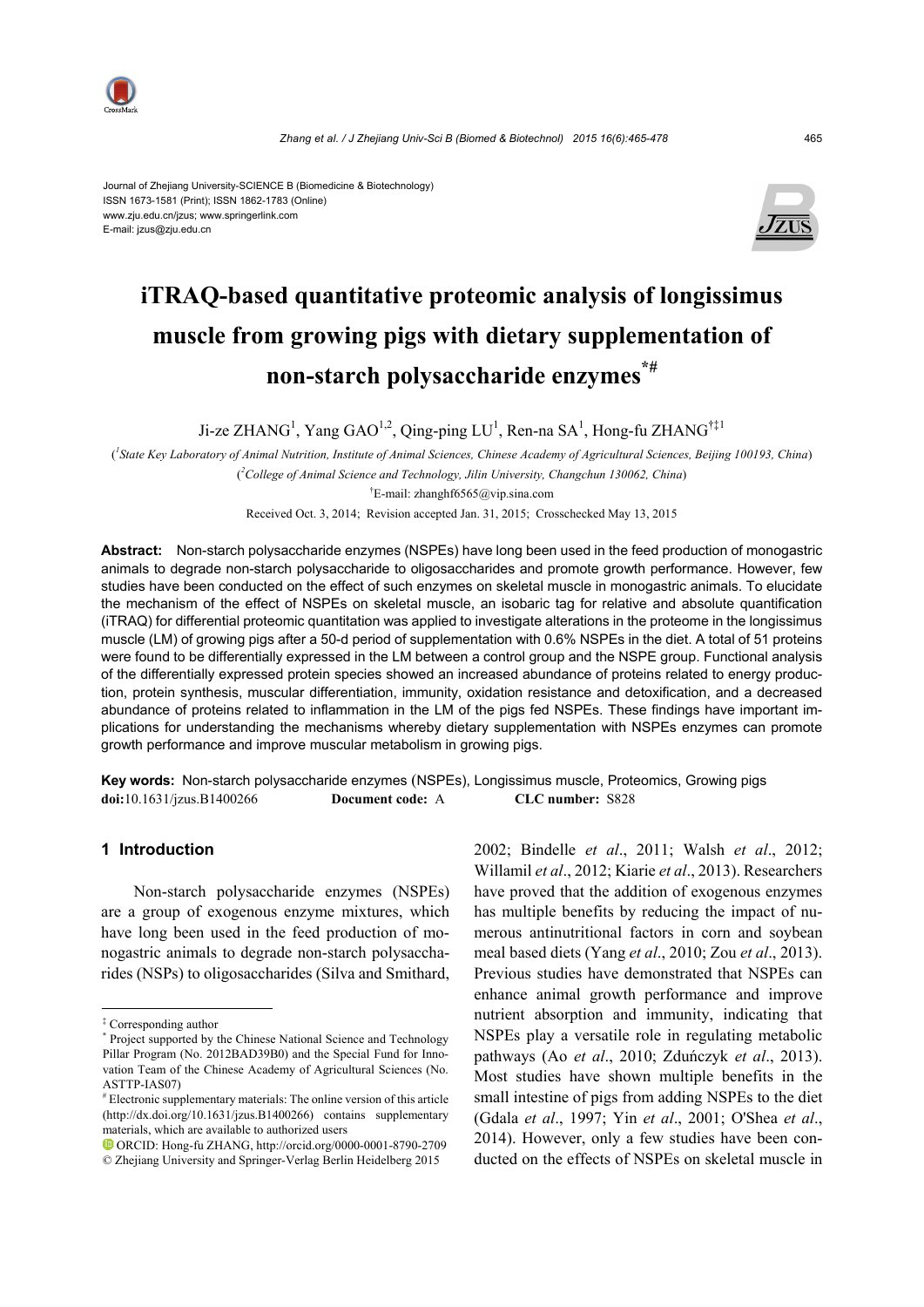monogastric animals (Wang *et al*., 2005; Buchanan *et al*., 2007; Hajati *et al*., 2009).

Skeletal muscle is an important organ in the body, representing 40%–50% of body mass in mammals, and is a critical regulator that integrates various biochemical pathways, such as heat homeostasis and carbohydrate metabolism (Abdul-Ghani and DeFronzo, 2010; Sandri, 2010). Other specialized functions have also been found among the complex cellular tasks of muscles because of the actions of a number of different proteins (Ohlendieck, 2011). Many of these are membrane-associated proteins including the nicotinic acetylcholine receptor (Fagerlund and Eriksson, 2009), acetylcholinesterase (Aldunate *et al*., 2004), the voltage-sensing dihydropyridine receptor (Arikkath and Campbell, 2003), the ryanodine receptor  $Ca^{2+}$ -release channel (Franzini-Armstrong, 2009), the dystrophin-glycoprotein complex (Michele and Campbell, 2003), and the respiratory chain (Hood, 2009). However, little is known about the exact molecular mechanisms of the action of NSPEs on skeletal muscle (Hajati *et al*., 2009).

Numerous studies have demonstrated a lack of correlation between mRNA and protein abundance because of RNA editing and post-translational modifications (Ohlendieck, 2011). Making the elucidation of protein expression more accurate is imperative (Wang *et al*., 2006). Recent research has applied advanced high throughput mass spectrometric proteomic technologies to the simultaneous measurement of the expression of hundreds of proteins (Kitteringham *et al*., 2010; Luo *et al*., 2013). A proteomic analysis of skeletal muscle in rainbow trout demonstrated that previously unrecognized proteins were involved in various functions, including energy production, protein biosynthesis and modification, inflammation, the immune response, and transcriptional regulation (Salem *et al*., 2010). There is great interest in using proteomic technology to elucidate the beneficial effects brought about by NSPEs in the skeletal muscle of growing pigs. Due to the large number of membrane-associated proteins and some highly-abundant proteins in the skeletal muscle, results from two-dimensional electrophoresis may be misleading. Therefore, in this study, we used a label-based isobaric tag for relative and absolute quantification (iTRAQ) procedure, followed by liquid chromatography-tandem mass spectrometry (LC-MS/ MS) to quantitate the altered proteins that are induced differentially in the longissimus muscle (LM) of growing pigs fed NSPEs.

### **2 Materials and methods**

#### **2.1 Enzyme preparation**

The NSP enzyme mixture used in the present study was supplied by the State Key Laboratory of Animal Nutrition, Institute of Animal Sciences, Chinese Academy of Agricultural Sciences (Beijing, China), and contains  $7 \times 10^5$  U/g xylanase (EC 3.2.1.8),  $1\times10^5$  U/g β-glucanase (EC 3.2.1.6) and 9000 U/g cellulase (EC 3.2.1.4). The activities of xylanase, β-glucanase, and cellulase were measured according the methods of Bailey and Poutanen (1989), Erfle *et al*. (1988), and Lowe *et al*. (1987), respectively.

### **2.2 Reagents and chemicals**

A Protein Assay Kit was purchased from Bio-Rad (Hercules, CA, USA). Reagent for total RNA isolation was obtained from Qiagen (Valencia, CA, USA). Reagents for quantitative polymerase chain reaction (qPCR) were obtained from TaKaRa Biotechnology (Dalian, China). All iTRAQ reagents and buffers were obtained from Applied Biosystems Inc. (ABI, Foster City, CA, USA). Other reagent grade chemicals used in the study were obtained from Sigma-Aldrich (St. Louis, MO, USA) or Fisher Scientific (Pittsburg, PA, USA).

# **2.3 Animals and treatments**

Forty-eight crossbred (Duroc×Landrace×Large White) growing pigs with similar initial body weights  $((39.18\pm0.98)$  kg) were purchased from a local pig farm in Beijing. Pigs were randomly assigned to 2 groups according to their littermates and mean initial body weights, with 4 replicates in each group and 6 pigs in each replicate (3 males and 3 females). The 2 groups comprised a control group (CTRL) (fed basal diet) and a treatment group (NSPE) (fed basal diet supplemented with 0.6% NSPEs). Both diets were formulated to meet National Research Council (NRC, 2012) recommendations (Table 1). The animals were housed in a fermentation bed facility in 8 adjacent pens. Feed and water were provided *ad libitum* during the 50-d experimental period. The weight and feed intake of each pig were recorded at the beginning and the end of the experiment for the calculation of average daily gain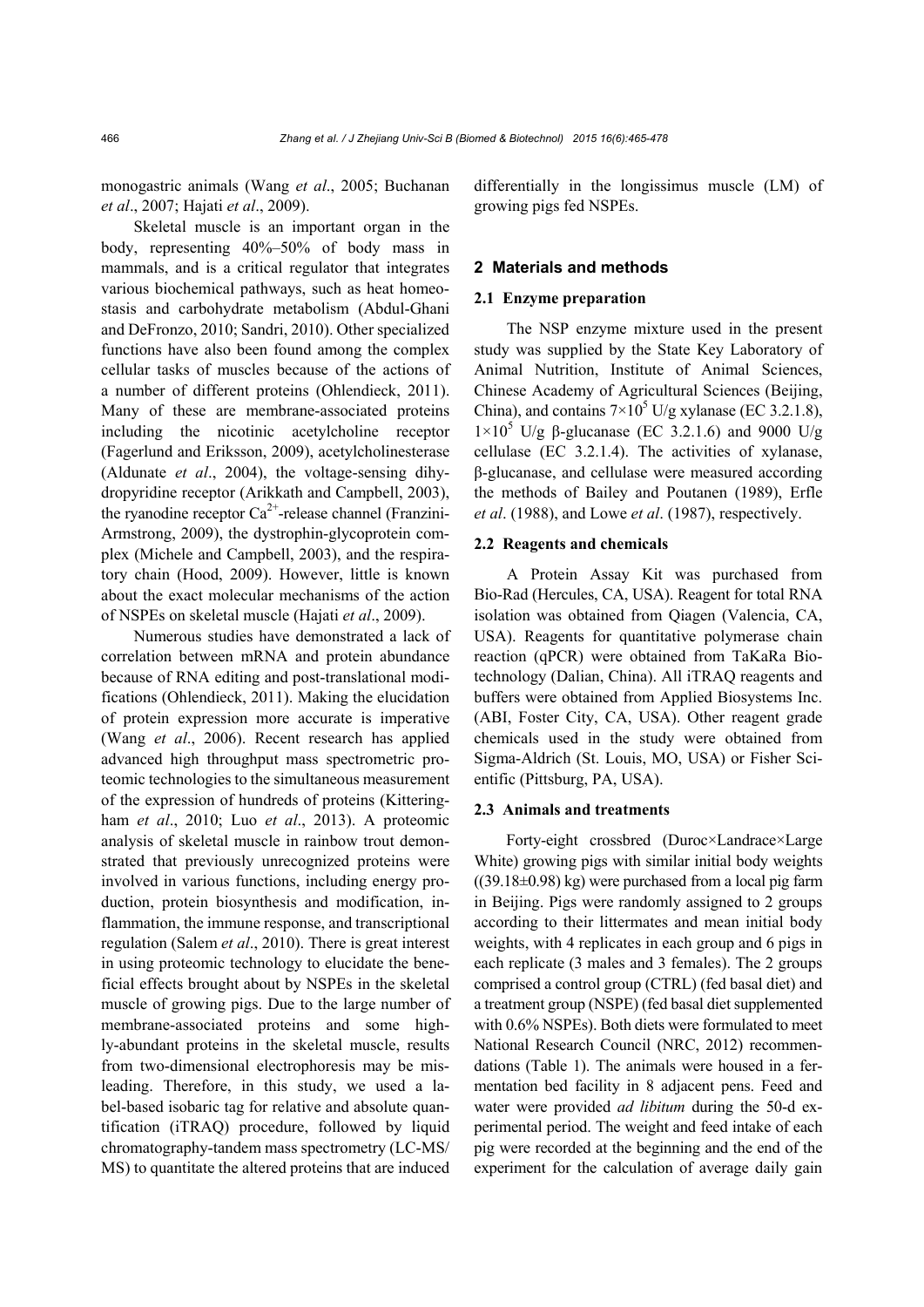(ADG), average daily feed intake (ADFI), and feed conversion ratio (FCR). All procedures involving animals were evaluated and approved by the Animal Ethics Committee of the Institute of Animal Sciences, Chinese Academy of Agricultural Sciences.

| Table 1 Composition of the basal diet and calculated |  |  |  |
|------------------------------------------------------|--|--|--|
| proximate composition of the diet                    |  |  |  |

| Composition            | Proportion $(\%)$ |
|------------------------|-------------------|
| Ingredients            |                   |
| Corn                   | 70.70             |
| Soybean meal           | 19.82             |
| Soybean oil            | 2.10              |
| Wheat bran             | 5.00              |
| Limestone              | 0.51              |
| Calcium hydrophosphate | 0.56              |
| L-Lysine               | 0.01              |
| Sodium chloride        | 0.30              |
| Premix <sup>a</sup>    | 1.00              |
| Total                  | 100               |
| Nutrient               |                   |
| Digestible energy      | 14.22 (MJ/kg)     |
| Ether extract          | 4.82              |
| Crude protein          | 15.50             |
| Calcium                | 0.50              |
| Total phosphorus       | 0.45              |
| Total lysine           | 0.75              |
| Total methionine       | 0.25              |
| Available phosphorus   | 0.24              |

\* All data are expressed in g/kg dry weight except for digestible energy in MJ/kg. <sup>a</sup> Providing the following (g/kg fresh weight): vitamin A 8250 IU, vitamin D<sub>3</sub> 825 IU, vitamin E 40 IU, vitamin K<sub>3</sub> 4.0 mg, vitamin  $B_1$  1.0 mg, vitamin  $B_2$  5.0 mg, vitamin  $B_6$  2.0 mg, vitamin B12 25 μg, choline chloride 600 mg, nicotinic acid 35 mg, folic acid 2.0 mg, biotin 4.0 mg, Cu 50.0 mg, Fe 80.0 mg, Zn 100.0 mg, Mn 25.0 mg, Se 0.15 mg, iodine 0.5 mg

#### **2.4 Sample collection and meat quality analysis**

At Day 50 (a total 50 d of feeding treatment), all pigs were weighed after 12 h of fasting. One pig per replicate (*n*=8) was sacrificed by electrical stunning, and then exsanguinated. Blood samples were collected from the cervical vein before sacrifice. After collection, blood samples were centrifuged at 2000*g* for 30 min at 4  $^{\circ}$ C, then at 400*g* for 10 min at 4  $^{\circ}$ C. The sera obtained were stored at −20 °C for further analysis. The whole LM was obtained from the right side of the carcass, as previously described (Zhong *et al*., 2011). LM samples collected for proteomic analysis were snap-frozen in liquid nitrogen and stored at −80 °C. The loin-eye area was measured by the method described by Turyk *et al*. (2014). The meat quality of the LM was analyzed as previously described (Liu *et al*., 2014), including the pH values (after 45 min and 24 h), drip loss, and shear force. The chemical composition of the LM, including its intramuscular fat, moisture, protein, and ash content, was measured as described by Huang *et al*. (2014).

#### **2.5 Serum biochemical analyses**

For biochemical analysis, serum levels of total cholesterol, triglyceride, low density lipoproteincholesterol (LDL-C), and high density lipoproteincholesterol (HDL-C) were analyzed using a corresponding kit (Nanjing Jiancheng Bioengineering Institute, Nanjing, China) according to the instructions of the manufacturer. The blood urea nitrogen (BUN) was measured by the Abbott Spectrum urea nitrogen test (Series II, Abbot Laboratories, Dallas, TX, USA).

### **2.6 Protein extraction**

Protein extraction was performed as previously described with some modifications (Shao *et al*., 2010; Ramadoss and Magness, 2012). LM samples (500 μg) were ground in a Dounce glass grinder using liquid nitrogen. Ground samples were precipitated with 10% (0.1 g/ml) trichloroacetic acid (TCA), in 90% ice-cold acetone at −20 °C for 2 h. The samples were then centrifuged at 20000*g* for 30 min at 4 °C. The supernatants were decanted and the pellets washed with ice-cold acetone. The pellets were lysed in lysis buffer consisting of 8 mol/L urea, 30 mmol/L 4-(2-hydroxyethyl)-1-piperazineethanesulfonic acid (HEPES), 1 mmol/L phenylmethanesulfonyl fluoride (PMSF), 2 mmol/L ethylene diamine tetraacetic acid (EDTA), and 10 mmol/L dithiothreitol (DTT). The undissolved pellets in the crude tissue extracts were removed by centrifugation (20000*g*, 30 min, 4 °C). The tissue lysates were reduced with 10 mmol/L DTT for 1 h at 36  $\degree$ C, and then alkylated with 55 mmol/L iodoacetamide (IAM) for 1 h at room temperature in the dark. After reduction and alkylation, 4 volumes of ice-cold acetone were added to the solution to precipitate proteins. The proteins were washed three times with ice-cold pure acetone and re-dissolved in buffer containing 50% tetraethyl ammonium bromide (TEAB) and 0.1% sodium dodecyl sulfonate (SDS).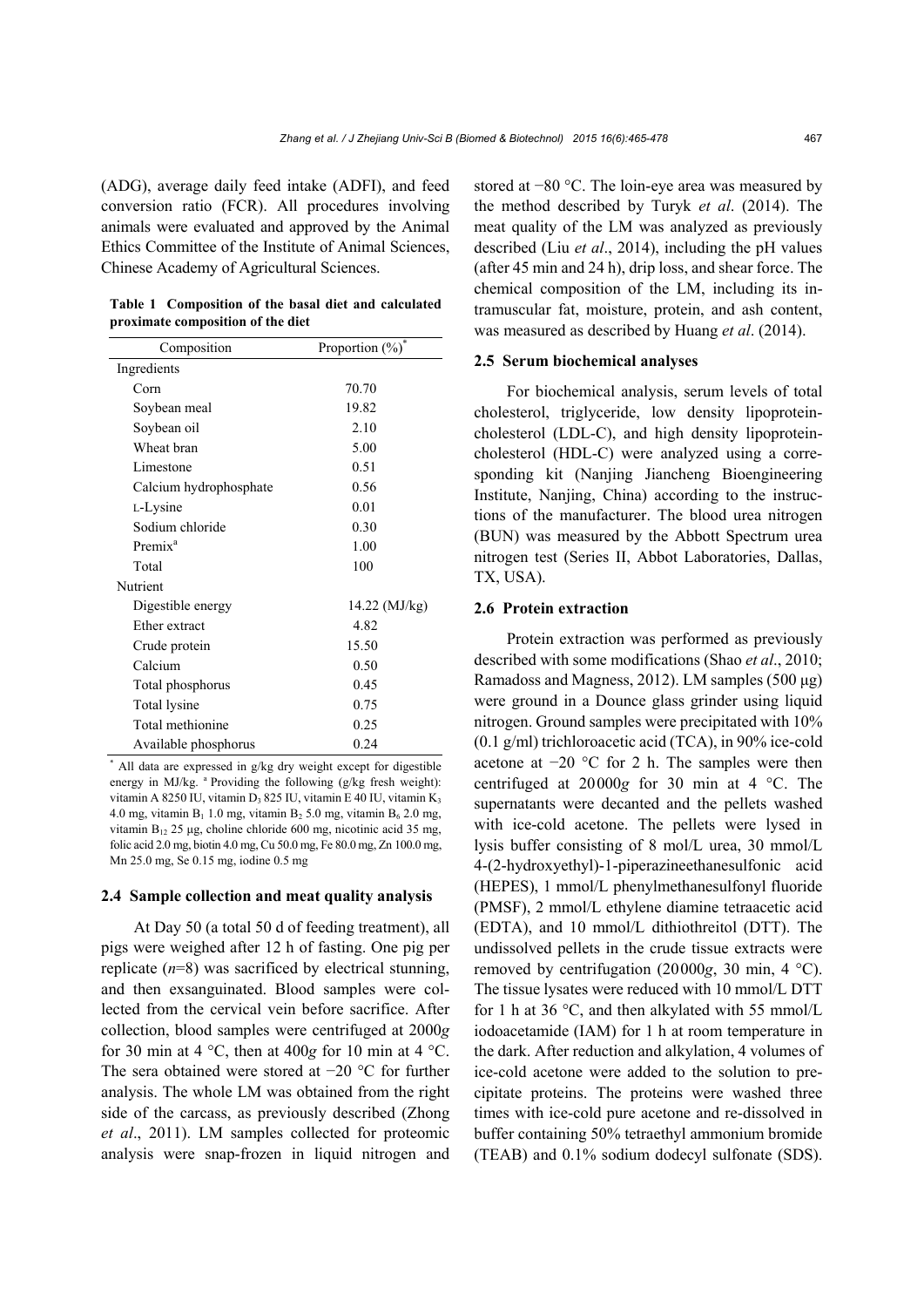The undissolved pellets were removed from protein samples by centrifugation (20000*g*, 30 min, 4 °C), and protein quantitation was carried out using a Bio-Rad Bradford Protein Assay Kit (Hercules, CA, USA).

## **2.7 Trypsin digestion**

Each protein sample was digested overnight at 37 °C by adding sequencing grade trypsin (Promega Co., Madison, WI, USA) at a 1:30 ratio (3.3 μg trypsin: 100 μg target) (Ramadoss and Magness, 2012).

# **2.8 iTRAQ labeling**

The iTRAQ labeling procedure was described by Ramadoss and Magness (2012). All protein samples were labeled with iTRAQ tags (solubilized in 70 μl isopropanol). Control samples received tags 113, 114, 115, and 116, while treatment samples received tags 117, 118, 119, and 121. All labeled samples (organic composition >60% by adding isopropanol) were incubated at room temperature for 2 h.

# **2.9 Strong cation exchange chromatography**

The strong cation exchange fractionation protocol followed previous reports (Olsen *et al*., 2006; Shao *et al*., 2010; Su *et al*., 2013) with slight modifications. Briefly, a total amount of 800 μg sample was loaded onto a strong cation exchange column (Phenomenex Luna SCX 100A) equilibrated with buffer A (10 mmol/L  $KH_2PO_4$  in 25% acetonitrile, pH 3.0) using an Agilent 1100 system (Santa Clara, CA, USA). The peptides were separated using a linear gradient of buffer B (10 mmol/L  $KH_2PO_4$  and 2 mol/L KCl in 25% acetonitrile, pH 3.0) increasing to 5% after 41 min, 50% after 66 min, and 100% after 71 min, at a flow rate of 1 ml/min. A total of 10 fractions were collected from the eluted peptides, and each fraction was desalted with a Strata X C18 column (Phenomenex, Torrance, CA, USA) and vacuumdried using a Speedvac (Thermo Fisher Scientific, Bremen, Germany).

# **2.10 Mass spectrometry**

The protocol for MS analysis was as described previously (Su *et al*., 2013) with slight modifications. Each SCX fraction was re-dissolved in buffer A (2% acetonitrile, 0.1% formic acid) and centrifuged at 20000*g* for 10 min. The final concentration of peptides in each fraction was about 0.25 μg/μl on average. Twenty microliters of supernatants were loaded by an auto sampler onto a C18 trap column (length 2 cm, inner diameter 200 μm) of an UltiMate<sup>®</sup> 3000 Nano LC system (Bannockburn, IL, USA). Peptides were eluted onto a resolving analytical C18 column (length 10 cm, inner diameter 75 μm, 5 μm particles, 30 nm) packed in-house. Samples were loaded at 15 μl/min for 4 min and eluted with a 45 min gradient at 400 nl/min from 5% to 60% buffer B (98% acetonitrile, 0.1% formic acid), separated with a 3-min linear gradient to 80% B, maintained at 80% B for 7 min, and finally returned to 5% B over 3 min. The peptides were subjected to nanoelectrospray ionization followed by tandem mass spectrometry (Q-Exactive, Thermo) coupled online to the nanoLC. Intact peptides were detected in the Orbitrap at a resolution of 70000 full width at half maximum (FWHM). Peptides were selected for MS/MS using the high-energy collision dissociation (HCD) operating mode with a normalized collision energy setting of 28%; ion fragments were detected in the Orbitrap at 17500 FWHM resolution. A data-dependent acquisition mode that alternated between an MS scan and MS/MS scans was applied for the 10 most abundant precursor ions  $(2<sup>+</sup>$  to  $4<sup>+</sup>)$  above a threshold ion count of 20000 in the MS survey scan, with a following dynamic exclusion duration of 15 s (isolation window of *m/z* 2.0 and a maximum ion injection time of 100 ms). The electrospray voltage applied was 1.8 kV. Automatic gain control (AGC) was used to optimize the spectra generated by the Orbitrap. The AGC target for full MS was 3e6 and 1e5 for MS2. For MS scans, the *m/z* scan range was 350–2000. For MS2 scans, the *m/z* scan range was 100–1800.

### **2.11 Data processing and analyses**

MS/MS data for iTRAQ protein identification and quantitation were analyzed using Proteome Discover 1.3 (Thermo Fisher Scientific, Bremen, Germany) and searched using in-house MASCOT software (Matrix Science, London, UK; Version 2.3.0) against the database Uniprot\_pig (Apr. 11th, 2014) with the following parameters: enzyme: trypsin; fixed modification: carbamidomethyl (C); variable modifications: oxidation (M), gln-pyro-glu (N-term Q), iTRAQ 8-plex (N-term, K, Y); peptide mass tolerance:15 ppm; MS/MS tolerance: 20 mmu; maximum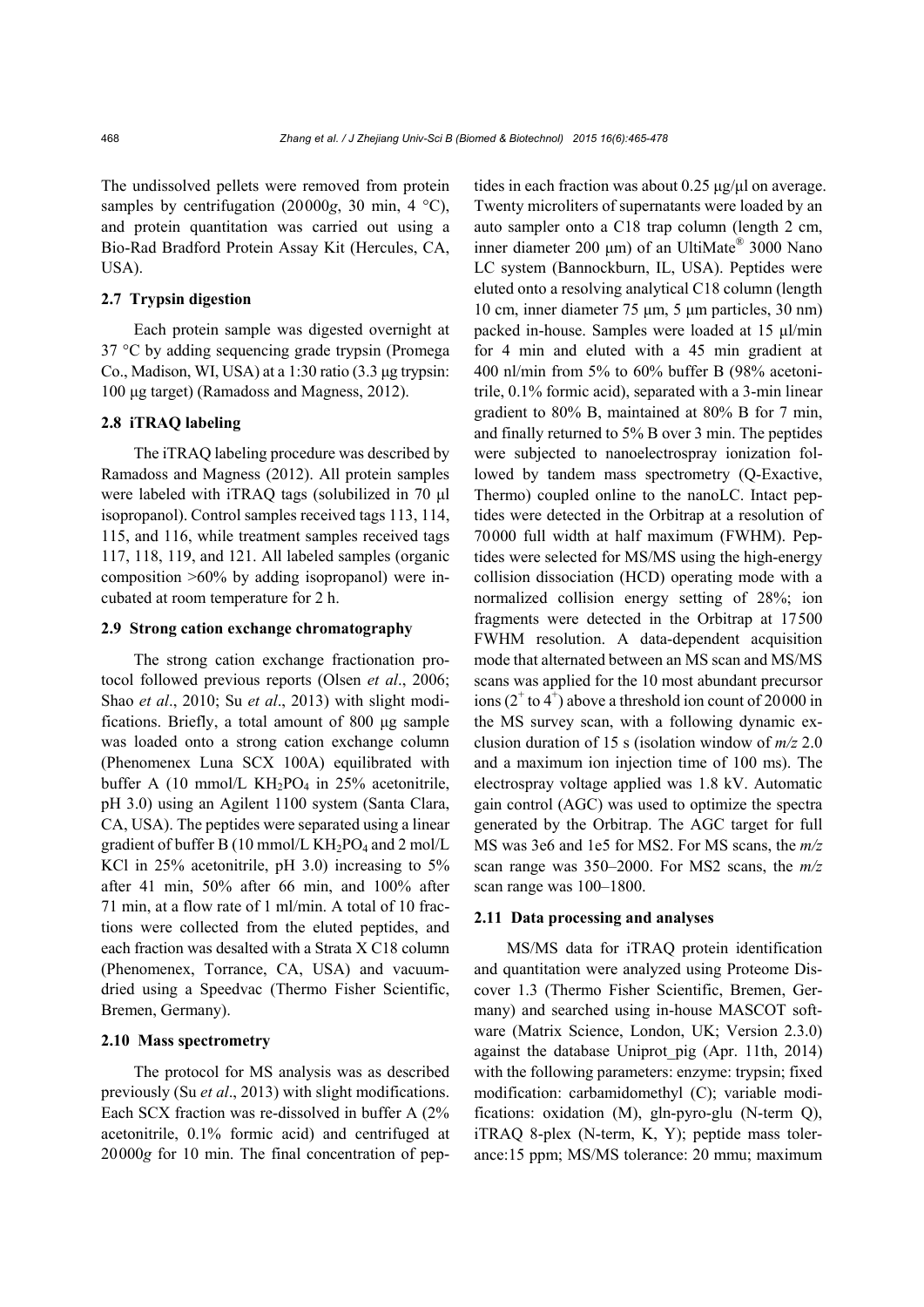missed cleavages: 1. Identified peptides had an ion score above the threshold of peptide identity established by Mascot, and protein identifications were accepted within the false discovery rate (FDR) of 1% in which at least one such unique peptide match was specific for the protein. Median ratio normalization was performed in intra-sample channels to normalize each channel across all proteins. Protein quantitative ratios for each iTRAQ labeled sample were obtained, using a sample in the control group (sample tagged with 113) as the denominator. Quantitative ratios were then log transformed to base 2 and presented as fold change relative to the denominator in the control group for final quantitative testing. Differentially expressed proteins were identified using Student's *t*-test corrected for multiple testing using the Benjamini and Hochberg correction (Hakimov *et al*., 2009). Proteins with a 1.2-fold change or greater were considered to be differentially expressed.

# **2.12 Bioinformatics analysis of protein differential abundance**

Gene Ontology (GO) distributions for all of the proteins that were significantly altered in the LM in growing pigs fed NSPEs were classified using Blast2GO (http://www.blast2go.com) and WEGO (http://wego.genomics.org.cn) software provided by the Institute for Genomic Research (Ye *et al*., 2006; Zi *et al*., 2013).

# **2.13 Validation of proteins of differential abundance**

Real-time qPCR was used to verify six LM proteins of differential abundance at the mRNA level by the method of Huang *et al.* (2013) with slight modifications.

Total RNA from the LM was isolated using a Qiagen RNeasy Plus Mini Kit (Valencia, CA, USA). Agarose gel electrophoresis was used to test the RNA quality. The RNA quantity was verified with a spectrophotometer (Nanodrop 2000, Thermo Scientific, Waltham, MA, USA). Then total RNA was reverse transcribed using the PrimeScrip™ Reverse Transcriptase, D2680A (TaKaRa Biotechnology, Dalian, China). All mRNA expression levels were analyzed by RT-qPCR using the PrimeScript™ RT reagent Kit, RR037A (SYBR Green) (TaKaRa Biotechnology, Dalian, China) and an Applied Biosystems 7500 Fast Real-Time PCR System (Foster City, CA, USA). RT-qPCR was performed under the following conditions: 95 °C for 30 s, 40 cycles of 95 °C for 10 s and 60 °C for 30 s. Fluorescence data were detected at the last step of each cycle to monitor the amount of PCR product. The primer sequences are shown in Table S1. The relative fold-change was calculated by the  $2^{-\Delta\Delta C_T}$  method (Huang *et al.*, 2013).

#### **2.14 Statistical analysis**

Data on growth performance, serum parameters, and gene expression were analyzed by one-way analysis of variance (ANOVA; SAS Version 9.2, SAS institute Inc., Cary, NC, USA). A group difference was assumed to be statistically significant when *P*<0.05. All results are expressed as means±standard deviation (SD).

# **3 Results**

## **3.1 Growth performance of growing pigs**

In this study, all growing pigs had similar body weights  $((39.18\pm0.98)$  kg) at the initiation of the experiment. During the entire experimental period (total 50 d), NSPE pigs increased their body weight by 5.9% and their ADG by 15.5% (*P*<0.05). However, the ADFI between the two groups was similar (*P*>0.05). Supplementation with NSPEs significantly improved FCR by 8.7% compared with the control group (*P*<0.05; Table 2).

| Group | Initial weight<br>(kg) | Final weight<br>(kg)          | ADG.<br>(kg/d)             | ADFI<br>(kg/d) | FCR (kg feed/<br>kg weight gain) |
|-------|------------------------|-------------------------------|----------------------------|----------------|----------------------------------|
| CTRL  | $38.80\pm0.99$         | $74.04 \pm 1.77$ <sup>b</sup> | $0.71 \pm 0.05^b$          | $197\pm0.09$   | $2.77 \pm 0.02^a$                |
| NSPE  | $39.55\pm0.63$         | $78.42 \pm 1.06^a$            | $0.82 \pm 0.05^{\text{a}}$ | $2.07\pm0.06$  | $2.53 \pm 0.03^b$                |

**Table 2 Effects of NSPEs on the growth performance of growing pigs**

CTRL: control; NSPE: non-starch polysaccharide enzyme; ADG: average daily gain; ADFI: average daily feed intake; FCR: feed conversion ratio. Values are presented as mean±SD (*n*=24 for ADG; *n*=4 for ADFI and FCR). Values within a column having different superscript letters indicate a significant difference at *P*<0.05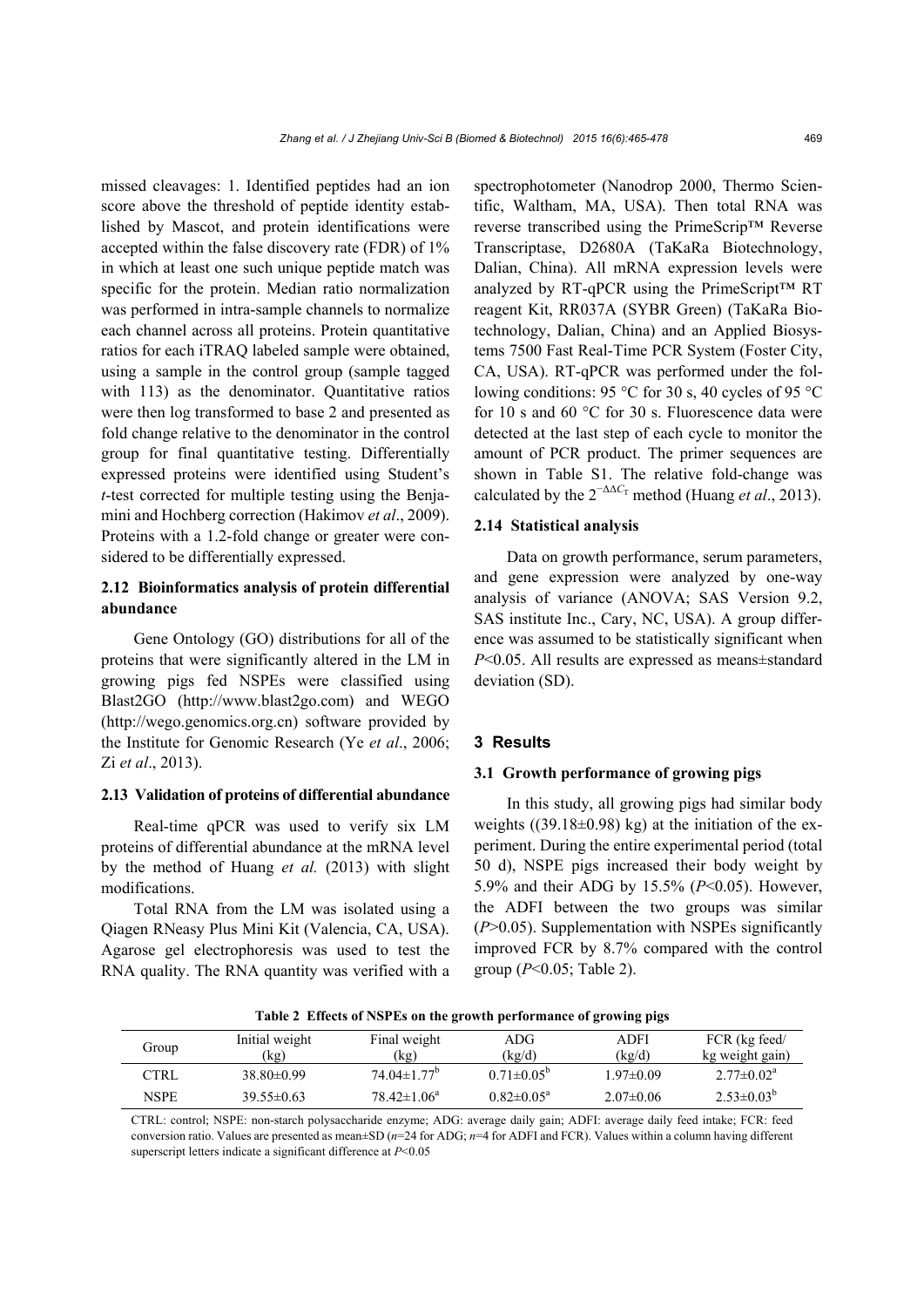### **3.2 Meat quality and composition of growing pigs**

Most indexes of carcass characteristics, meat quality and meat chemical composition of pigs fed NSPEs were not different (*P*>0.05) from those of pigs fed the CTRL diet, except for loin-eye area, which was significantly greater in the NSPE group (*P*<0.05) (Tables 3 and 4).

# **3.3 Serum parameters of growing pigs**

Among the serum parameters, only the level of LDL-cholesterol was significantly lower in the NSPE group than in the CTRL group (Table 5; *P*<0.05).

# **3.4 Identification and comparison of proteins of differential abundance**

Using iTRAQ analysis, a total of 1167 proteins were identified within the FDR of 1% (supporting information, Table S2). Following statistical analysis, 51 proteins were found to be differentially expressed in the LM between CTRL and NSPE pigs, with 21 being up-regulated and 30 down-regulated (supporting information, Table S3).

A total of 38 proteins of differential abundance were grouped into seven classes based on putative functions: protein degradation, biosynthesis and modification (26.3%), transcriptional and translational regulation (18.4%), inflammatory and immune response (15.8%), miscellaneous (13.2%), lipid metabolism (10.5%), adenosine triphosphate (ATP) production and substrate metabolism (7.9%), and oxidative stress and detoxification (7.9%) (Fig. 1). Those related to protein degradation, biosynthesis and modification, transcriptional and translational regulation, and inflammatory and immune response were predominant, accounting for about 60% of the differentially-expressed proteins. A comparison of proteins of differential abundance with functional groupings between the two groups indicated that a smaller number of protein species were up-regulated in NSPE pigs (15 versus 23) (Table 6).



**Fig. 1 Functional classification of proteins of differential abundance identified from the longissimus muscle of growing pigs**

|             |                     |               | Table & Effects of Foll Es on the carcass characteristics of growing pigs |                               |                  |
|-------------|---------------------|---------------|---------------------------------------------------------------------------|-------------------------------|------------------|
| Group       | Carcass length (cm) |               | Skin thickness (cm) Average backfat (cm) Loin-eye area (cm <sup>2</sup> ) |                               | LM length $(cm)$ |
| CTRL        | $101.7 \pm 5.0$     | $0.92\pm0.16$ | $2.46\pm 0.57$                                                            | 41.85 $\pm$ 3.14 <sup>°</sup> | $82.00 \pm 1.87$ |
| <b>NSPE</b> | $102.3 \pm 5.7$     | $0.93\pm0.16$ | $2.56\pm0.47$                                                             | 45 97 $\pm$ 4 29 <sup>a</sup> | $81.78 \pm 1.20$ |

**Table 3 Effects of NSPEs on the carcass characteristics of growing pigs**

CTRL: control; NSPE: non-starch polysaccharide enzyme. Values within a column having different superscript letters indicate a significant difference at *P*<0.05. Values are presented as mean±SD (*n*=4)

| Table 4 Effects of NSPEs on meat quality traits and chemical composition of the longissimus muscle of growing pigs |  |  |  |  |
|--------------------------------------------------------------------------------------------------------------------|--|--|--|--|
|                                                                                                                    |  |  |  |  |

|             |                       |               | Meat quality traits |               |                  | Chemical composition |                  |                 |
|-------------|-----------------------|---------------|---------------------|---------------|------------------|----------------------|------------------|-----------------|
| Group       | $pH_{45 \text{ min}}$ | $pH_{24h}$    | Drip loss           | Shear force   | Moisture         | Intramuscular        | Crude protein    | Ash             |
|             |                       |               | $\frac{9}{0}$       | (kg)          | $(\%)$           | fat $(\% )$          | $\frac{6}{2}$    | $\frac{6}{2}$   |
| <b>CTRL</b> | $5.66 \pm 0.21$       | $5.45\pm0.08$ | $9.31 \pm 2.30$     | $3.57\pm0.17$ | $75.50 \pm 1.71$ | $1.36 \pm 0.09$      | $24.80 \pm 1.00$ | $1.11 \pm 0.12$ |
| NSPE        | $566\pm0.20$          | $5.54\pm0.06$ | $9.12 \pm 2.01$     | $3.12\pm0.22$ | $75.70 \pm 2.10$ | 1 42±0 11            | $24.40 \pm 1.30$ | $1.12\pm0.13$   |
|             |                       |               |                     |               |                  |                      |                  |                 |

CTRL: control; NSPE: non-starch polysaccharide enzyme. Values are presented as mean±SD (*n*=4)

#### **Table 5 Effects of NSPEs on serum parameters of the longissimus muscle of growing pigs**

| Group       | BUN (mmol/L)  |                 | Triglyceride (mmol/L) Cholesterol (mmol/L) LDL-C (mmol/L) |                         | $HDL-C (mmol/L)$ |
|-------------|---------------|-----------------|-----------------------------------------------------------|-------------------------|------------------|
| <b>CTRL</b> | 7.09±1.69     | $0.62 \pm 0.23$ | $2.66 \pm 0.42$                                           | $60\pm0.25^{\circ}$     | $1.09 \pm 0.12$  |
| <b>NSPE</b> | $7.07\pm1.23$ | $0.52 \pm 0.08$ | $2.31 \pm 0.41$                                           | $1.22 \pm 0.19^{\circ}$ | $1.00 \pm 0.23$  |

CTRL: control; NSPE: non-starch polysaccharide enzymes; BUN: blood urea nitrogen; LDL-C: low density lipoprotein-cholesterol; HDL-C: high density lipoprotein-cholesterol. Values within a column having different superscript letters indicate a significant difference at *P*<0.05. Values are presented as mean±SD (*n*=4)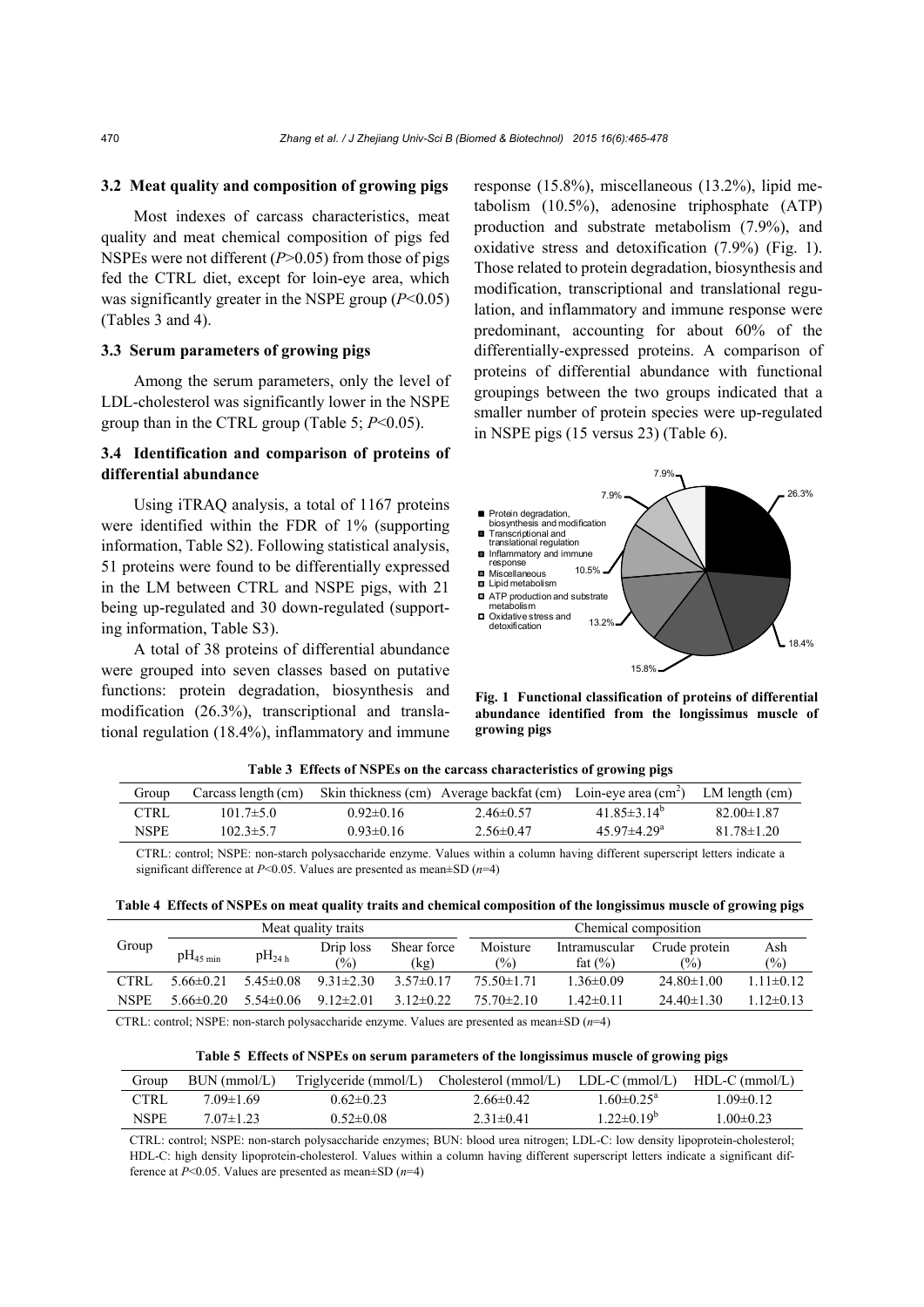**Table 6 Differentially expressed proteins with GO identifiers in the longissimus muscle from the NSPE group and the CTRL group identified by iTRAQ labeling-based proteomics** 

| Accession        | Description                                                      | Gene<br>symbol    | log <sub>2</sub> fold<br>change | $P$ -value | Biological process GO term                             |
|------------------|------------------------------------------------------------------|-------------------|---------------------------------|------------|--------------------------------------------------------|
|                  | ATP production and substrate metabolism                          |                   |                                 |            |                                                        |
| O19069           | Succinyl-CoA ligase [ADP/GDP-forming] SUCLG1<br>subunit $\alpha$ |                   | $-0.14$                         |            | 0.0194 GTP binding                                     |
| F1SDJ8           | Uncharacterized protein                                          | GLRX3             | 0.08                            |            | 0.0382 Electron carrier activity                       |
| P11708           | Malate dehydrogenase, cytoplasmic                                | MDH1              | 0.12                            | 0.0132     | Tricarboxylic acid cycle                               |
| Lipid metabolism |                                                                  |                   |                                 |            |                                                        |
| F1SJT7           | Apolipoprotein A-IV                                              | APOA4             | $-0.07$                         |            | 0.0307 Cholesterol transporter activity                |
|                  | M9TGS8 Mitochondrial δ3, δ2-dienoyl-CoA<br>isomerase             | ECI1              | 0.17                            | 0.0282     | Fatty acid $\beta$ -oxidation                          |
| P49924           | Fatty acid-binding protein                                       | FABP1             | 1.03                            |            | 0.0045 Lipid binding                                   |
| F1STB2           | Uncharacterized protein                                          | HINT <sub>2</sub> | 0.19                            | 0.0407     | Mitochondrial lipid metabolism<br>and respiration      |
|                  | Transcriptional and translational regulation                     |                   |                                 |            |                                                        |
|                  | Q53DY6 Histone H1.3-like protein                                 |                   | $-1.05$                         | 0.0051     | DNA binding                                            |
| <b>B6V8C8</b>    | 40S ribosomal protein S3a                                        | RPS3A             | $-0.30$                         | 0.0070     | Structural constituent of<br>ribosome                  |
|                  | A1XQU3 60S ribosomal protein L14                                 | RPL14             | $-0.26$                         | 0.0341     | Structural constituent of<br>ribosome                  |
| I3LVI8           | 60S ribosomal protein L7a                                        | RPL7A             | $-0.24$                         |            | 0.0446 Ribosome biogenesis                             |
| Q29293           | 60S ribosomal protein L3                                         | RPL3              | 0.36                            | 0.0253     | Structural constituent of<br>ribosome                  |
| I3LKZ4           | Uncharacterized protein                                          | <b>HNRNPR</b>     | $-0.26$                         | 0.0308     | Nucleotide binding                                     |
| I3LIL4           | Uncharacterized protein                                          | MYO1C             | $-0.44$                         | 0.0345     | Motor activity                                         |
|                  | Protein degradation, biosynthesis and modification               |                   |                                 |            |                                                        |
|                  | K7GKE7 Haptoglobin                                               |                   | $-1.03$                         |            | 0.0184 Proteolysis                                     |
| I6LNT8           | Glycogen synthase kinase $3 \alpha$                              | GSK3A             | $-0.31$                         |            | 0.0158 Protein serine/threonine kinase<br>activity     |
| G9F6X9           | Dihydropyrimidinase-like 2                                       |                   | $-0.29$                         |            | 0.0177 Hydrolase activity                              |
| <b>I3LD20</b>    | Dystroglycan                                                     | DAG1              | $-0.38$                         | 0.0055     | Structural constituent of muscle                       |
| P37111           | Aminoacylase-1                                                   | ACY1              | 0.15                            | 0.0007     | Cellular amino acid metabolic<br>process               |
| Q29549           | Clusterin                                                        | <b>CLU</b>        | $-0.26$                         | 0.0128     | Ubiquitin protein ligase binding                       |
| D0G0C8           | Chaperonin containing TCP1, subunit 2<br>$(\beta)$               | CCT <sub>2</sub>  | $-0.19$                         | 0.0390     | Actin-binding                                          |
| I3LUK9           | Ubiquitin-conjugating enzyme E2 D2                               | UBE2D2            | $-0.15$                         |            | 0.0334 Ubiquitin-protein ligase activity               |
| F1SID4           | Uncharacterized protein                                          | PSMC3             | $-0.15$                         | 0.0325     | Ubiquitin-dependent process                            |
| D0G0C9           | Chaperonin containing TCP1, subunit 7                            | CCT7              | $-0.14$                         |            | 0.0303 Protein folding                                 |
|                  | Inflammatory and immune response                                 |                   |                                 |            |                                                        |
|                  | K9J6K1 Tapasin                                                   | <b>TAPBP</b>      | $-0.59$                         |            | 0.0228 Antigen processing                              |
| F1SH92           | Inter- $\alpha$ -trypsin inhibitor heavy chain H4                | ITIH4             | $-0.47$                         |            | 0.0018 Acute-phase response                            |
| F1SHR2           | Uncharacterized protein                                          | BCL2L13           | $-0.26$                         |            | 0.0002 Regulation of apoptotic process                 |
| Q29014           | $\alpha$ -1 acid glycoprotein                                    | AGP               | $-0.19$                         |            | 0.0454 Acute-phase response                            |
| L8B180           | IgG heavy chain                                                  | <b>IGHG</b>       | 0.51                            | 0.0469     | Immune response                                        |
| K7GQ48           | Uncharacterized protein                                          | A2M               | 0.88                            | 0.0393     | Complement and coagulation<br>cascades                 |
|                  | Oxidative stress and detoxification                              |                   |                                 |            |                                                        |
| I3LEF2           | Uncharacterized protein                                          | <b>NXN</b>        | $-0.46$                         | 0.0275     | Thioredoxin-disulfide reductase<br>activity            |
| Q9N1F5           | Glutathione S-transferase ω-1                                    | GSTO1             | 0.09                            |            | 0.0066 Metabolism of xenobiotics by<br>cytochrome P450 |
| F1SR94           | Uncharacterized protein                                          |                   | 0.40                            |            | 0.0319 Metabolism of xenobiotics by<br>cytochrome P450 |

To be continued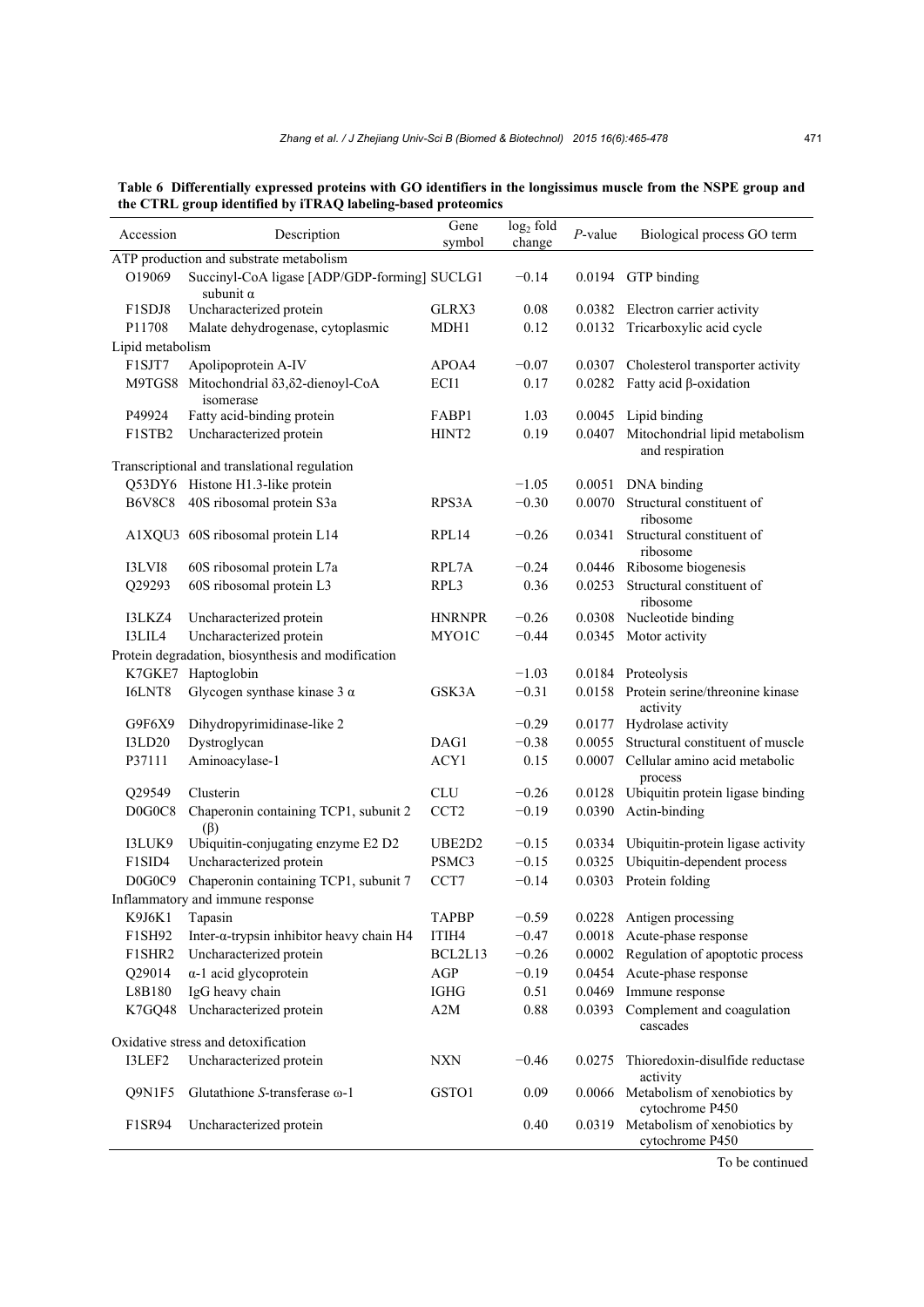| Accession                       | Description             | Gene<br>symbol | $log2$ fold<br>change | $P$ value | Biological process GO term                  |
|---------------------------------|-------------------------|----------------|-----------------------|-----------|---------------------------------------------|
| Miscellaneous                   |                         |                |                       |           |                                             |
| I3LUN7                          | Uncharacterized protein | KCNS3          | $-3.50$               | 0.0184    | Voltage-gated potassium channel<br>activity |
| I3LJ91                          | Uncharacterized protein | FHOD1          | 0.13                  | 0.0251    | Actin filament organization                 |
| F1SRI8                          | Uncharacterized protein | MYBPC1         | 0.13                  | 0.0420    | Muscle contraction                          |
| C <sub>1</sub> L <sub>369</sub> | Parvalbumin             | <b>PVALB1</b>  | 0.51                  | 0.0274    | Calcium ion binding                         |
| B3STX9                          | Prothrombin             |                | 0.19                  | 0.0127    | Calcium ion binding                         |

CTRL: control; NSPE: non-starch polysaccharide enzyme. NSPE supplementation significantly altered 51 proteins with 21 being up-regulated and 30 down-regulated. A total of 38 proteins of differential abundance were grouped into seven classes based on putative functions. Protein expression is represented as log<sub>2</sub> fold relative to the control



# **3.5 GO annotations and functional analysis**

In the cellular component group, the differentially expressed proteins were concentrated in intracellular organelles and the cytoplasm (Fig. 2). In the molecular functional group, the differentially expressed proteins that are metabolic enzymes (hydrolase, oxidoreductase, or ligase activity) and binding proteins (protein, ion, or nucleoside binding) were ranked at the top of the category, suggesting that the relevant functions were important in the LM of pigs (Fig. 2). In the biological process category, the proteinsthat participate in cellular processes (protein metabolic process), metabolism (nitrogen compound metabolic process), and biological regulation (signal transduction), had the highest ratios among the differentially expressed proteins (Fig. 2), suggesting that supplementation with NSPEs results mainly in changes in the protein metabolism in the LM of pigs.

#### **3.6 Validation of proteins of differential abundance**

Six differentially expressed proteins (aminoacylase-1 (ACY1) involved in protein biosynthesis, prothrombin involved in the differentiation of skeletal

**Fig. 2 GO distribution analysis of differentially expressed proteins in the longissimus muscle from the treatment group and the control group**  The number of proteins for each GO annotation is shown on the right axis, and the proportion of proteins for each GO annotation is shown on the left axis



**Fig. 3 qPCR validation of six proteins of differential abundance from the longissimus muscle of growing pigs at the mRNA level** 

Samples were normalized with the reference gene *β-actin*. Data are presented as mean±SD (*n*=4). Mean values with different letters are significantly different (*P*<0.05)

Table 6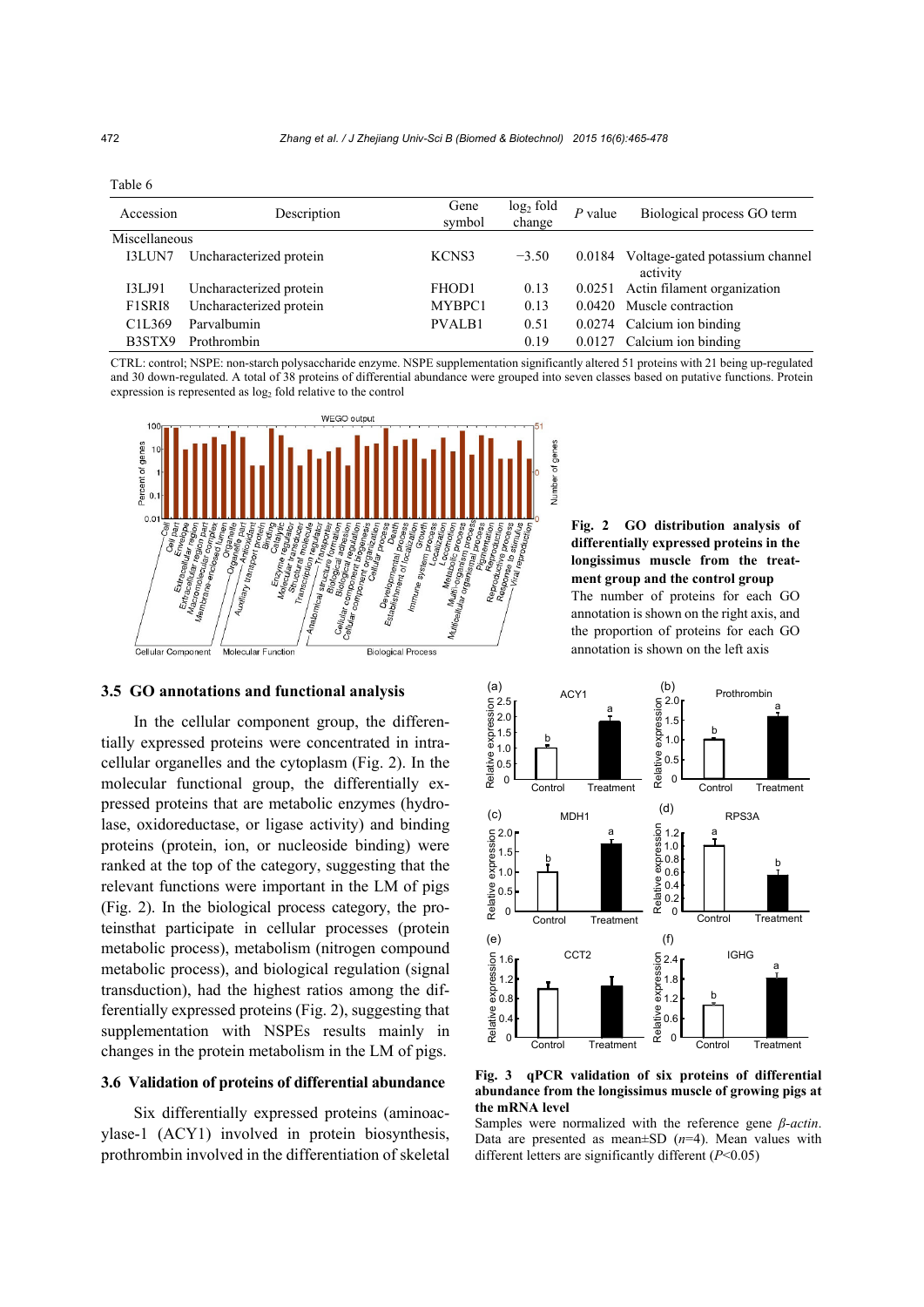muscle, malate dehydrogenase (MDH1) involved in ATP production, 40S ribosomal protein S3a (RPS3A) involved in transcriptional and translational regulation, chaperonin containing TCP1, subunit 2 (β) (CCT2) involved in protein modification and immunoglobulin heavy chain γ polypeptide (IGHG) involved in immune response) were selected for validation of proteomic data at the mRNA level using qPCR (Fig. 3). Most protein levels were consistent with their mRNA expression levels, except for CCT2.

# **4 Discussion**

The value of providing NSPEs to promote growth performance has been reported in many studies (Bindelle *et al*., 2011; Willamil *et al*., 2012; Kiarie *et al*., 2013). However, the effects of NSPEs on meat quality and chemical composition were not obvious in the present study, which is consistent with previous studies (Kim *et al*., 2011; Świątkiewicz *et al*., 2013). As an important organ, skeletal muscle plays vital roles in multiple metabolic pathways, such as energy metabolism, which are highly relevant to growth (Suryawan and Davis, 2014). Hence, it is possible that the alteration of metabolism in the skeletal muscle is related to supplementation with NSPEs in the diet. However, the underlying mechanisms are largely unknown. In the current study, we observed that several specific pathways were altered in the LM of growing pigs via supplementation with NSPEs, including energy metabolism, protein degradation, biosynthesis and modification, inflammation and immune response, oxidative stress and detoxification, and some other functions. The proteomic data obtained from the present study were also verified by mRNA expression levels. Most of the protein level were consistent with their corresponding mRNA expression levels, except for CCT2. Possible reasons for the inconsistent result may be the existence of RNA editing and post-translational modifications (Ohlendieck, 2011; Luo *et al*., 2013).

Energy is a major resource needed for maintaining the normal physiological function of skeletal muscle, and is critical for muscle growth, development, and contraction (Gordon *et al*., 2000; Ohlendieck, 2011). In some pathological or stress conditions, for instance diabetes and fasting, the expression of proteins related to glucose use and the production of ATP is reduced, which triggers atrophy of skeletal muscle (Lecker *et al*., 2004). In the present study performed *in vivo* with pigs fed NSPEs, we found a greater abundance of proteins, such as glutaredoxin 3 (GLRX3) and MDH1, that are involved in ATP production. GLRX3 may serve as an electron carrier in the respiratory chain for ATP synthesis (Cha and Kim, 2009). MDH1 is an important enzyme in the tricarboxylic acid cycle that may provide  $H^+$  for producing ATP in the next step (Minárik *et al*., 2002). Increased abundance of GLRX3 and MDH1 in NSPE supplemented pigs could contribute to enhanced production of ATP in the LM. In contrast, succinyl-CoA ligase [ADP/GDP-forming] subunit α (SUCLG1), which serves as a GTP-binding protein in the formation of metabolic intermediates, was down-regulated in the treatment group. This requires additional research (Ottaway *et al*., 1981). Protein species related to lipid metabolism were also up-regulated in pigs fed NSPEs. Of these proteins, mitochondrial δ3,δ2-dienoyl-CoA isomerase (ECI1) acts as an auxiliary enzyme in the β-oxidation of polyunsaturated fatty acids (Gurvitz *et al*., 1998). Histidine triad nucleotide binding protein 2 (HINT2) is positively responsible for regulating mitochondrial lipid metabolism and respiration in the livers of mice (Martin *et al*., 2013). Fatty acid-binding protein 1 (FABP1) facilitates the transportation of lipids in the body (Furuhashi and Hotamisligil, 2008). Increased expression of these proteins may enhance the catabolism of lipids in the LM to stimulate the production of energy for growth. Apolipoprotein A-IV is associated with the secretion of triglyceride in the liver (VerHague *et al*., 2013). Down-regulation of this protein was observed in the LM of NSPEsupplemented pigs, whereas the serum level of triglyceride was not different between the two groups. This behavior is consistent with previous research which showed that supplementation with NSPEs had no effect on serum level of total triglyceride (Kim *et al*., 2013).

Interestingly, down-regulated expression of proteins related to transcriptional and translational regulation, such as histone (histone H1.3-like protein) and ribosomal proteins (RPS3A, 60S ribosomal protein L14 and 60S ribosomal protein L7a), was observed in the LM of pigs fed NSPEs (Ramadoss and Magness, 2012). Salem *et al*. (2010) demonstrated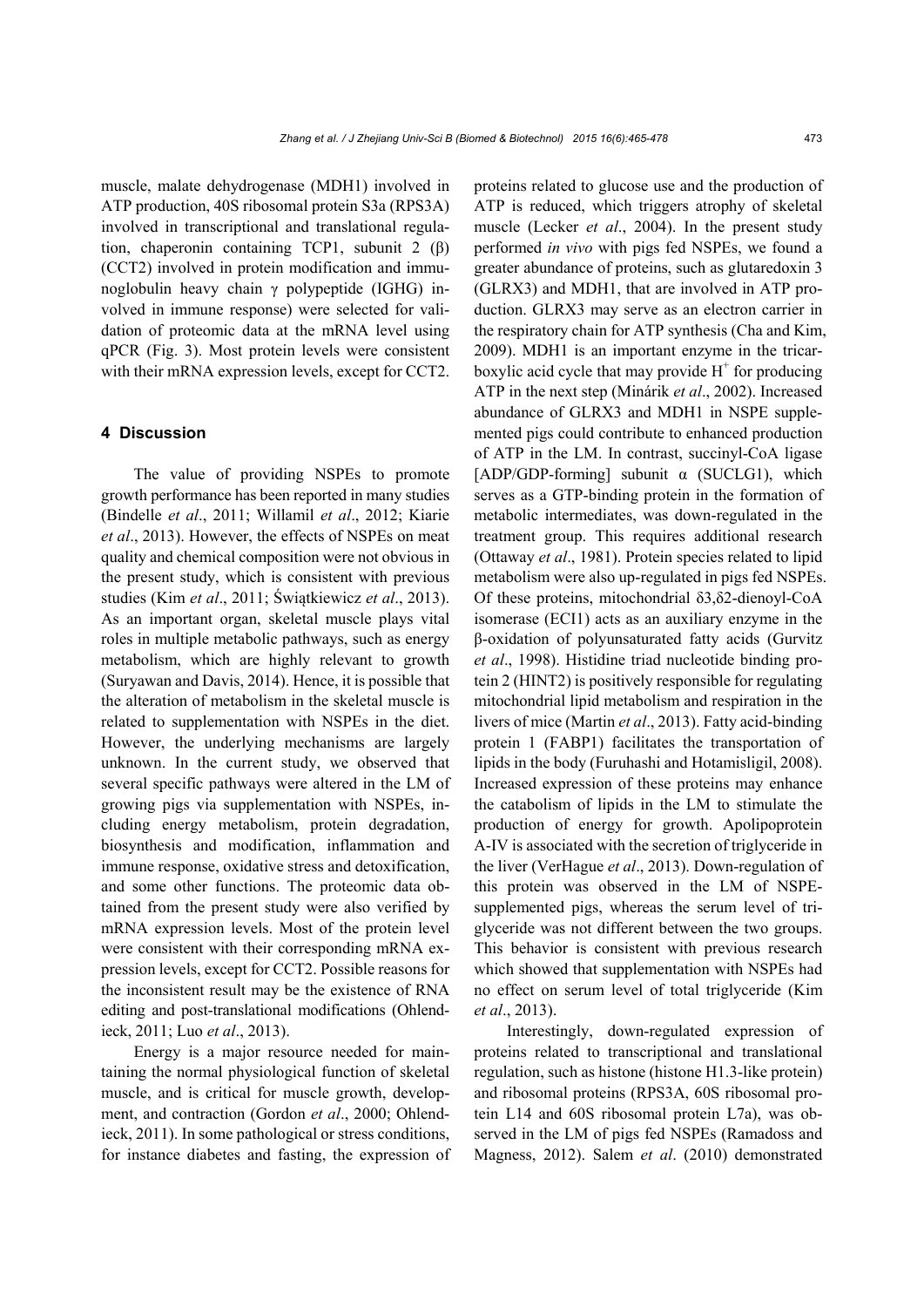that protein synthesis is reduced during stress or pathological conditions, while expression of proteins related to transcriptional and translational regulation is elevated. Based on the results of the current study, we speculate that supplementation with NSPEs in the diet of growing pigs may reduce the possibility of muscle atrophy.

Furthermore, the lower abundance of haptoglobin, glycogen synthase kinase  $3 \alpha$  (GSK3A), and dihydropyrimidinase-like 2 observed in the LM of pigs fed NSPEs may further protect proteins from proteolysis under stress (Wassler and Fries, 1993; Woodgett, 1994; Wang and Strittmatter, 1997). Protein species that participate in the modification of protein, including clusterin (CLU), CCT2, ubiquitinconjugating enzyme E2 D2 (UBE2D2), PSMC3 (proteasome (Prosome, Macropain) 26S subunit, ATPase, 3), and CCT7 (chaperonin containing TCP1, subunit 7), were down-regulated in the treatment group (Lecker *et al*., 2004). This pattern is in concert with expression of proteins related to transcriptional and translational regulation, and indicates that the two clusters of protein in the treatment group may have a similar function in preventing muscle atrophy.

The growth of the LM depends mainly on protein synthesis. ACY1 plays an important role in protein synthesis by increasing the availability of amino acids in the serum (Welberry Smith *et al*., 2013). Upregulated expression of this protein was observed in the LM of growing pigs supplemented with NSPEs, which may explain why the loin-eye area was greater in pigs fed NSPEs compared with those in the control group. This outcome is consistent with previous research which showed that supplementation with NSPEs in the diet improved the loin-eye area in growing pigs (Uthai *et al*., 2004).

IGHG, an important antibody subunit, is composed of an antibody with an immunoglobulin light chain, and can be produced with the initiation of an immune response (Janeway *et al*., 2001). α-2- Macroglobulin (A2M) may be involved in the pathway of complementation and coagulation cascades to eliminate pathogens (Turnberg and Botto, 2003). The abundance of these two proteins was elevated in the LM of pigs fed NSPEs. This indicates that supplementation with NSPEs could enhance immunity in animals. In contrast, as a transporter associated with antigen processing, the abundance of tapasin was lower in the LM of pigs supplemented with NSPEs.

This behavior is consistent with previous research showing the overexpression of tapasin in muscle atrophy (Salem *et al*., 2010). Moreover, inter-αtrypsin inhibitor heavy chain H4 (ITIH4) and α-1 acid glycoprotein (AGP) are acute-phase proteins (APP), which are induced by inflammation-related cytokines (Fournier *et al*., 2000; Piñeiro *et al*., 2004). Also, BCL2-like 13 (apoptosis facilitator) (BCL2L13) is a member of the Bcl-2 family of proteins, and its overexpression can induce apoptosis (Kataoka *et al*., 2001). Reduced abundance of these proteins could attenuate inflammation in the LM of the NSPE group. Along with the impact of immunity and inflammation, we also noticed that supplementation with NSPE had effects on the expression of proteins related to the stress response and detoxification. Nucleoredoxin (NXN) can regulate the formation of reactive oxygen species (ROS) (Hirota *et al*., 2000; Funato and Miki, 2007). Reduced expression of NXN in NSPE pigs attenuated oxidative stress in the LM. Glutathione *S*-transferase ω 1 (GSTO1) plays an important role in the detoxification of different drugs, carcinogens, and endogenous compounds by catalyzing the conjugation of glutathione with electrophilic substrates (Mukherjee *et al*., 2006). Thus, a higher abundance of GSTO1 in NSPE pigs may facilitate the elimination of toxins in the LM.

Notably, increased abundance of two calcium binding proteins, parvalbumin and prothrombin, was observed in the treatment group in our study. Parvalbumin is found in fast-twitch fibers and binds cytosolic  $Ca^{2+}$ , enabling rapid relaxation after contraction (Ottaway *et al*., 1981). Prothrombin is highly expressed by skeletal and vascular smooth muscle (McBane *et al*., 1997), and its expression is upregulated in murine skeletal muscle cells in response to differentiation (Kim and Nelson, 1998). Combined with the results of the current study, we assume that elevated expression of parvalbumin and prothrombin in NSPE-supplemented pigs may help the skeletal muscle maintain normal physiological function and stimulate differentiation.

## **5 Conclusions**

In summary, the results of this study provide the first evidence for an altered abundance of proteome in the LM of growing pigs supplemented with NSPEs.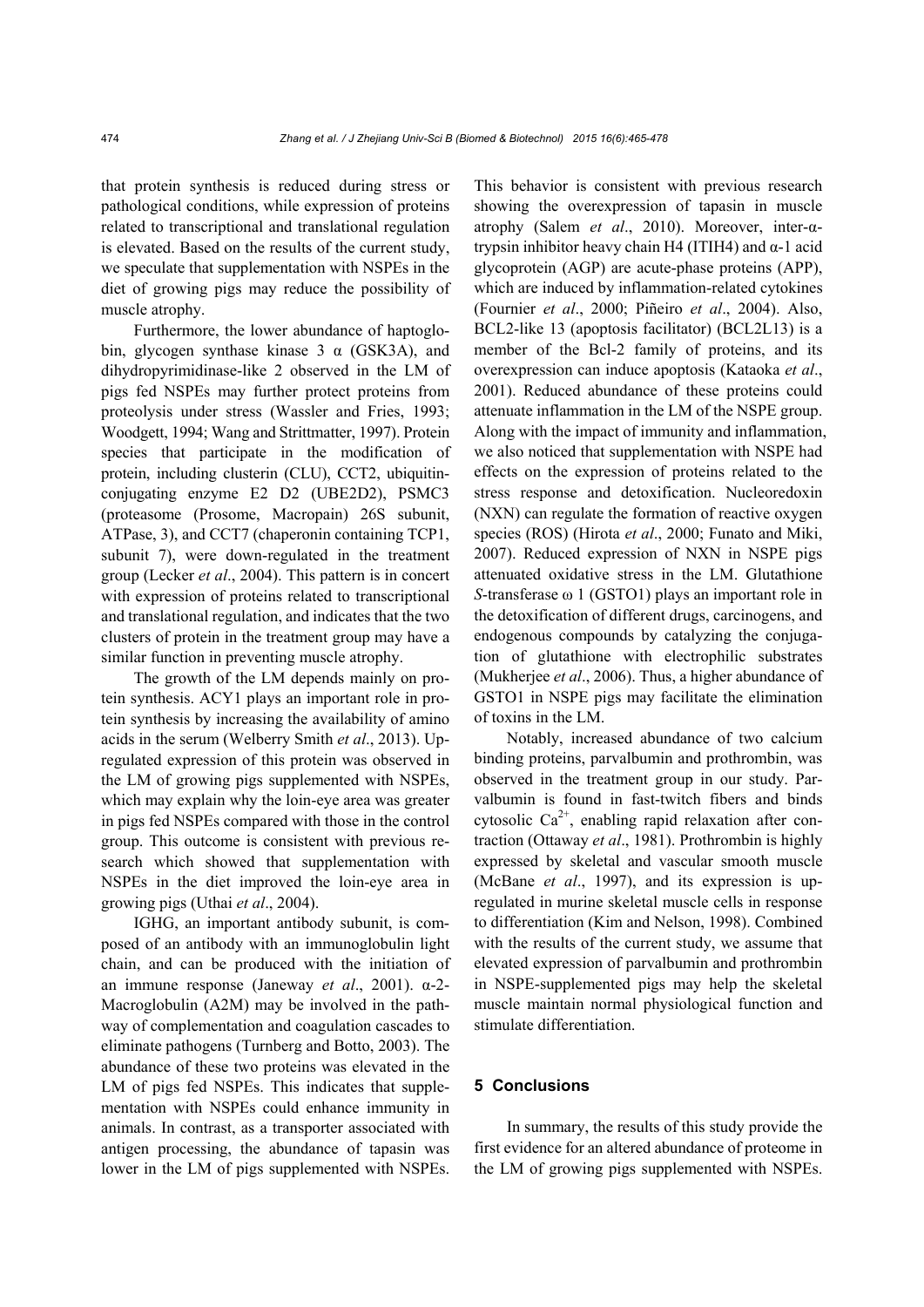Though the meat quality and chemical composition of the LM were not affected by NSPEs, protein species related to protein metabolism were significantly changed, which may be associated with the growth of skeletal muscle. Furthermore, supplementation with NSPEs resulted in additional benefits by facilitating an enhanced immune response, oxidation resistance and detoxification in the LM of pigs. In contrast, protein species relevant to inflammation were down-regulated in pigs fed NSPEs. These novel findings elucidate the mechanisms whereby dietary supplementation with NSPEs promotes growth performance and improves muscular metabolism in growing pigs.

#### **Acknowledgements**

The authors are grateful for the suggestions during drafting and revising manuscript by Dr. Qing-shi MENG (State Key Laboratory of Animal Nutrition, Institute of Animal Sciences, Chinese Academy of Agricultural Sciences, Beijing, China).

# **Compliance with ethics guidelines**

Ji-ze ZHANG, Yang GAO, Qing-ping LU, Ren-na SA, and Hong-fu ZHANG declare that they have no conflict of interest.

All institutional and national guidelines for the care and use of laboratory animals were followed.

#### **References**

- Abdul-Ghani, M.A., DeFronzo, R.A., 2010. Pathogenesis of insulin resistance in skeletal muscle. *J. Biomed. Biotechnol*., **2010**:476279. [doi:10.1155/2010/476279]
- Aldunate, R., Casar, J.C., Brandan, E., *et al*., 2004. Structural and functional organization of synaptic acetylcholinesterase. *Brain Res. Rev*., **47**(1-3):96-104. [doi:10.1016/j. brainresrev.2004.07.019]
- Ao, X., Meng, Q.W., Yan, L., *et al*., 2010. Effects of non-starch polysaccharide-degrading enzymes on nutrient digestibility, growth performance and blood profiles of growing pigs fed a diet based on corn and soybean meal. *Asian Australas. J. Anim. Sci*., **23**(12):1632-1638. [doi:10. 5713/ajas.2010.10123]
- Arikkath, J., Campbell, K.P., 2003. Auxiliary subunits: essential components of the voltage-gated calcium channel complex. *Curr. Opin. Neurobiol*., **13**(3):298-307. [doi:10. 1016/S0959-4388(03)00066-7]
- Bailey, M.J., Poutanen, K., 1989. Production of xylanolytic enzymes by strains of *Aspergillus*. *Appl. Microbiol. Biotechnol*., **30**(1):5-10. [doi:10.1007/BF00255989]
- Bindelle, J., Pieper, R., Montoya, C.A., *et al*., 2011. Nonstarch polysaccharide-degrading enzymes alter the microbial

community and the fermentation patterns of barley cultivars and wheat products in an *in vitro* model of the porcine gastrointestinal tract. *FEMS Microbiol. Ecol*., **76**(3):553-563. [doi:10.1111/j.1574-6941.2011.01074.x]

- Buchanan, N.P., Kimbler, L.B., Parsons, A.S., *et al*., 2007. The effects of nonstarch polysaccharide enzyme addition and dietary energy restriction on performance and carcass quality of organic broiler chickens. *J. Appl. Poult. Res*., **16**(1):1-12. [doi:10.1093/japr/16.1.1]
- Cha, M.K., Kim, I.H., 2009. Preferential overexpression of glutaredoxin3 in human colon and lung carcinoma. *Cancer Epidemiol*., **33**(3-4):281-287. [doi:10.1016/j. canep.2009.08.006]
- Erfle, J.D., Teather, R.M., Wood, R.M., *et al*., 1988. Purification and properties of a 1,3-1,4-β-D-glucanase (lichenase, 1,3-1,4-β-D-glucanohydrolase, EC 3.2.1.73) from *Bacteroides succinogenes* cloned in *Escherichia coli*. *Biochem. J*., **255**(3):833-841.
- Fagerlund, M.J., Eriksson, L.I., 2009. Current concepts in neuromuscular transmission. *Br. J. Anaesth*., **103**(1):108- 114. [doi:10.1093/bja/aep150]
- Fournier, T., Medjoubi, N.N., Porquet, D., 2000. Alpha-1-acid glycoprotein. *Biochim. Biophys. Acta*, **1482**(1-2):157- 171. [doi:10.1016/S0167-4838(00)00153-9]
- Franzini-Armstrong, C., 2009. Architecture and regulation of the Ca2+ delivery system in muscle cells. *Appl. Physiol. Nutr. Metab*., **34**(3):323-327. [doi:10.1139/H09-017]
- Funato, Y., Miki, H., 2007. Nucleoredoxin, a novel thioredoxin family member involved in cell growth and differentiation. *Antioxid. Redox Signal.*, **9**(8):1035-1057. [doi:10.1089/ars.2007.1550]
- Furuhashi, M., Hotamisligil, G.S., 2008. Fatty acid-binding proteins: role in metabolic diseases and potential as drug targets. *Nat. Rev. Drug Discov*., **7**(6):489-503. [doi:10. 1038/nrd2589]
- Gdala, J., Johansen, N.H., Bach Knudsen, K.E., *et al*., 1997. The digestibility of carbohydrates, protein and fat in the small and large intestine of piglets fed non-supplemented and enzyme supplemented diets. *Anim. Feed Sci. Tech*., **65**(1-4):15-33. [doi:10.1016/S0377-8401(96)01086-3]
- Gordon, A.M., Homsher, E., Regnier, M., 2000. Regulation of contraction in striated muscle. *Physiol. Rev*., **80**(2): 853-924.
- Gurvitz, A., Mursula, A.M., Firzinger, A., *et al*., 1998. Peroxisomal ∆<sup>3</sup> -*cis*-∆<sup>2</sup> -*trans*-enoyl-CoA isomerase encoded by *ECI1* is required for growth of the yeast *Saccharomyces cerevisiae* on unsaturated fatty acids. *J. Biol. Chem*., **273**(47):31366-31374. [doi:10.1074/jbc.273.47. 31366]
- Hajati, H., Rezaei, M., Sayyahzadeh, H., 2009. The effects of enzyme supplementation on performance, carcass characteristics and some blood parameters of broilers fed on corn-soybean meal-wheat diets. *Int. J. Poult. Sci.*, **8**(12): 1199-1205. [doi:10.3923/ijps.2009.1199.1205]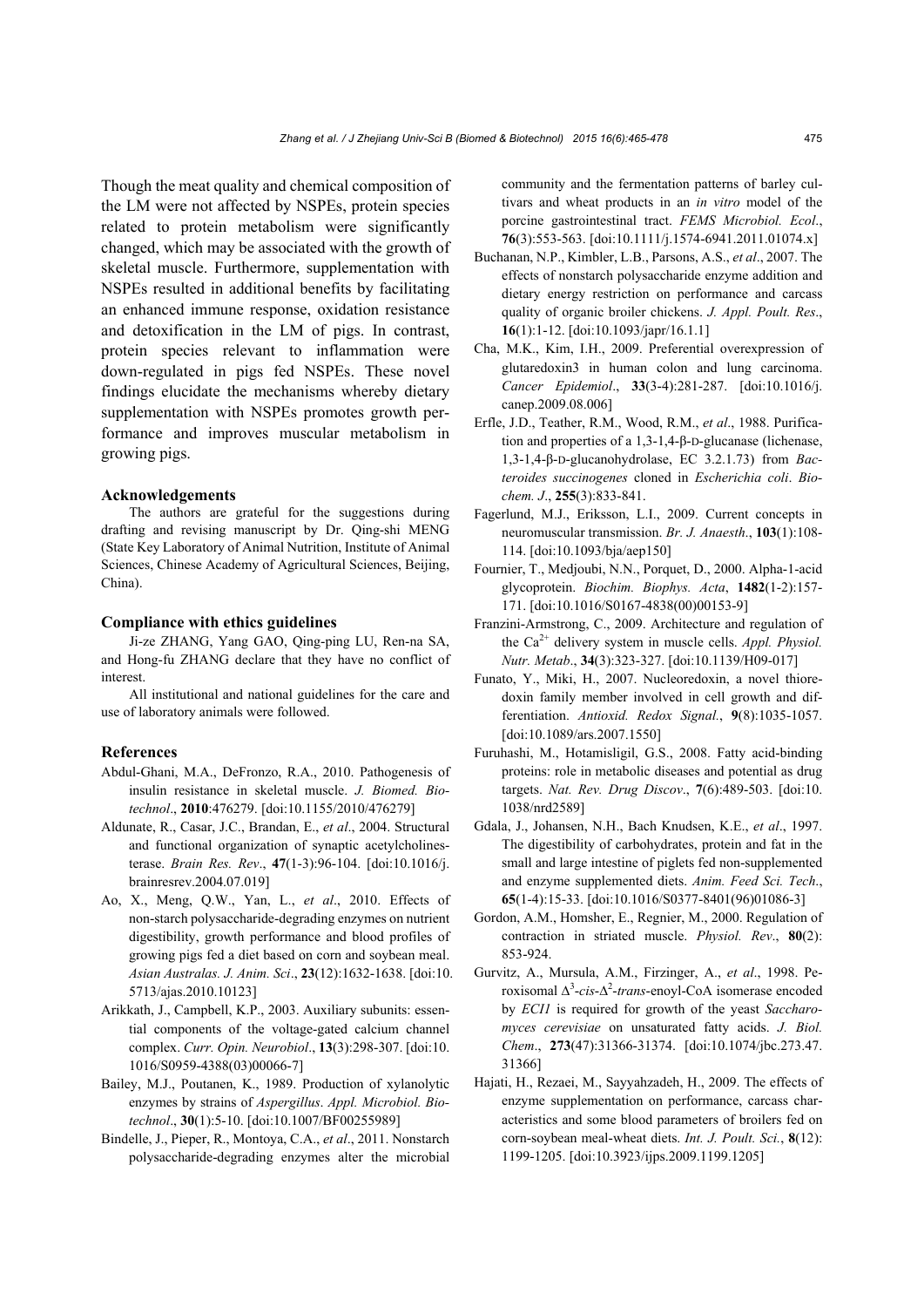- Hakimov, H.A., Walters, S., Wright, T.C., *et al*., 2009. Application of iTRAQ to catalogue the skeletal muscle proteome in pigs and assessment of effects of gender and diet dephytinization. *Proteomics*, **9**(16):4000-4016. [doi:10. 1002/pmic.200900049]
- Hirota, K., Matsui, M., Murata, M., *et al*., 2000. Nucleoredoxin, glutaredoxin, and thioredoxin differentially regulate NF-κB, AP-1, and CREB activation in HEK293 cells. *Biochem. Biophys. Res. Commun*., **274**(1):177-182. [doi:10.1006/bbrc.2000.3106]
- Hood, D.A., 2009. Mechanisms of exercise-induced mitochondrial biogenesis in skeletal muscle. *Appl. Physiol. Nutr. Metab*., **34**(3):465-472. [doi:10.1139/H09-045]
- Huang, J., Zhang, Y., Zhou, Y., *et al*., 2013. Green tea polyphenols alleviate obesity in broiler chickens through the regulation of lipid-metabolism-related genes and transcription factor expression. *J. Agric. Food Chem*., **61**(36): 8565-8572. [doi:10.1021/jf402004x]
- Huang, Y., Wang, Y., Lin, X., *et al*., 2014. Effects of supplemental copper on the serum lipid profile, meat quality, and carcass composition of goat kids. *Biol. Trace Elem. Res*., **159**(1-3):140-146. [doi:10.1007/s12011-014-9976-9]
- Janeway, C.A.Jr., Travers, P., Walport, M., *et al*., 2001. Immunobiology: the Immune System in Health and Disease, 5th Ed. Garland Science, New York, p.47-65.
- Kataoka, T., Holler, N., Micheau, O., *et al*., 2001. Bcl-rambo, a novel Bcl-2 homologue that induces apoptosis via its unique C-terminal extension. *J. Biol. Chem*., **276**(22): 19548-19554. [doi:10.1074/jbc.M010520200]
- Kiarie, E., Romero, L.F., Nyachoti, C.M., 2013. The role of added feed enzymes in promoting gut health in swine and poultry. *Nutr. Res. Rev*., **26**(1):71-88. [doi:10.1017/S0954 422413000048]
- Kim, J.C., Mullan, B.P., Nicholls, R.R., *et al*., 2011. Effect of Australian sweet lupin (*Lupinus angustifolius* L.) inclusion levels and enzyme supplementation on the performance, carcass composition and meat quality of grower/ finisher pigs. *Anim. Prod. Sci*., **51**(1):37-43. [doi:10. 1071/AN10087]
- Kim, J.S., Ingale, S.L., Lee, S.H., *et al*., 2013. Effects of energy levels of diet and β-mannanase supplementation on growth performance, apparent total tract digestibility and blood metabolites in growing pigs. *Anim. Feed Sci. Tech*., **186**(1-2):64-70. [doi:10.1016/j.anifeedsci.2013.08.008]
- Kim, S., Nelson, P.G., 1998. Transcriptional regulation of the prothrombin gene in muscle. *J. Biol. Chem*., **273**(19): 11923-11929. [doi:10.1074/jbc.273.19.11923]
- Kitteringham, N.R., Abdullah, A., Walsh, J., *et al*., 2010. Proteomic analysis of Nrf2 deficient transgenic mice reveals cellular defence and lipid metabolism as primary Nrf2-dependent pathways in the liver. *J. Proteomics*, **73**(8):1612-1631. [doi:10.1016/j.jprot.2010.03.018]
- Lecker, S.H., Jagoe, R.T., Gilbert, A., *et al*., 2004. Multiple types of skeletal muscle atrophy involve a common pro-

gram of changes in gene expression. *FASEB J*., **18**(1): 39-51. [doi:10.1096/fj.03-0610com]

- Liu, J., He, J., Yu, J., *et al*., 2014. Birth weight alters the response to postnatal high-fat diet-induced changes in meat quality traits and skeletal muscle proteome of pigs. *Br. J. Nutr*., **111**(10):1738-1747. [doi:10.1017/S000711451300 4431]
- Lowe, S.E., Theodorou, M.K., Trinci, A.P., 1987. Cellulase and xylanase of an anaerobic rumen fugus grown on wheat straw, wheat straw holocellulose, cellulose, xylan. *Appl. Environ. Microbiol*., **53**(6):1216-1223.
- Luo, J., Zheng, A., Meng, K., *et al*., 2013. Proteome changes in the intestinal mucosa of broiler (*Gallus gallus*) activated by probiotic *Enterococcus faecium*. *J. Proteomics*, **91**:226-241. [doi:10.1016/j.jprot.2013.07.017]
- Martin, J., Maurhofer, O., Bellance, N., *et al*., 2013. Disruption of the histidine triad nucleotide-binding *Hint2* gene in mice affects glycemic control and mitochondrial function. *Hepatology*, **57**(5):2037-2048. [doi:10.1002/hep.26060]
- McBane, R.D., Miller, R.S., Hassinger, N.L., *et al*., 1997. Tissue prothrombin. Universal distribution in smooth muscle. *Arterioscler. Thromb. Vasc. Biol*., **17**(11):2430- 2436. [doi:10.1161/01.ATV.17.11.2430]
- Michele, D.E., Campbell, K.P., 2003. Dystrophin-glycoprotein complex: post-translational processing and dystroglycan function. *J. Biol. Chem*., **278**(18):15457-15460. [doi:10. 1074/jbc.R200031200]
- Minárik, P., Tomásková, N., Kollárová, M., *et al*., 2002. Malate dehydrogenases—structure and function. *Gen. Physiol. Biophys*., **21**(3):257-265.
- Mukherjee, B., Salavaggione, O.E., Pelleymounter, L.L., *et al*., 2006. Glutathione *S*-transferase omega 1 and omega 2 pharmacogenomics. *Drug Metab. Dispos*., **34**(7):1237- 1246. [doi:10.1124/dmd.106.009613]
- NRC (National Research Council), 2012. Nutrient Requirements of Swine: Eleventh Revised Edition. The National Academies Press, Washington, DC.
- Ohlendieck, K., 2011. Skeletal muscle proteomics: current approaches, technical challenges and emerging techniques. *Skelet. Muscle*, **1**(1):6. [doi:10.1186/2044-5040-1-6]
- Olsen, J.V., Blagoev, B., Gnad, F., *et al*., 2006. Global, *in vivo*, and site-specific phosphorylation dynamics in signaling networks. *Cell*, **127**(3):635-648. [doi:10.1016/j.cell.2006. 09.026]
- O'Shea, C.J., Mc Alpine, P.O., Solan, P., *et al*., 2014. The effect of protease and xylanase enzymes on growth performance, nutrient digestibility, and manure odour in grower-finisher pigs. *Anim. Feed Sci. Tech*., **189**:88-97. [doi:10.1016/j.anifeedsci.2013.11.012]
- Ottaway, J.H., McClellan, J.A., Saunderson, C.L., 1981. Succinic thiokinase and metabolic control. *Int. J. Biochem*., **13**(4):401-410. [doi:10.1016/0020-711X(81)90111-7]
- Piñeiro, M., Andrés, M., Iturralde, M., *et al*., 2004. ITIH4 (inter-alpha-trypsin inhibitor heavy chain 4) is a new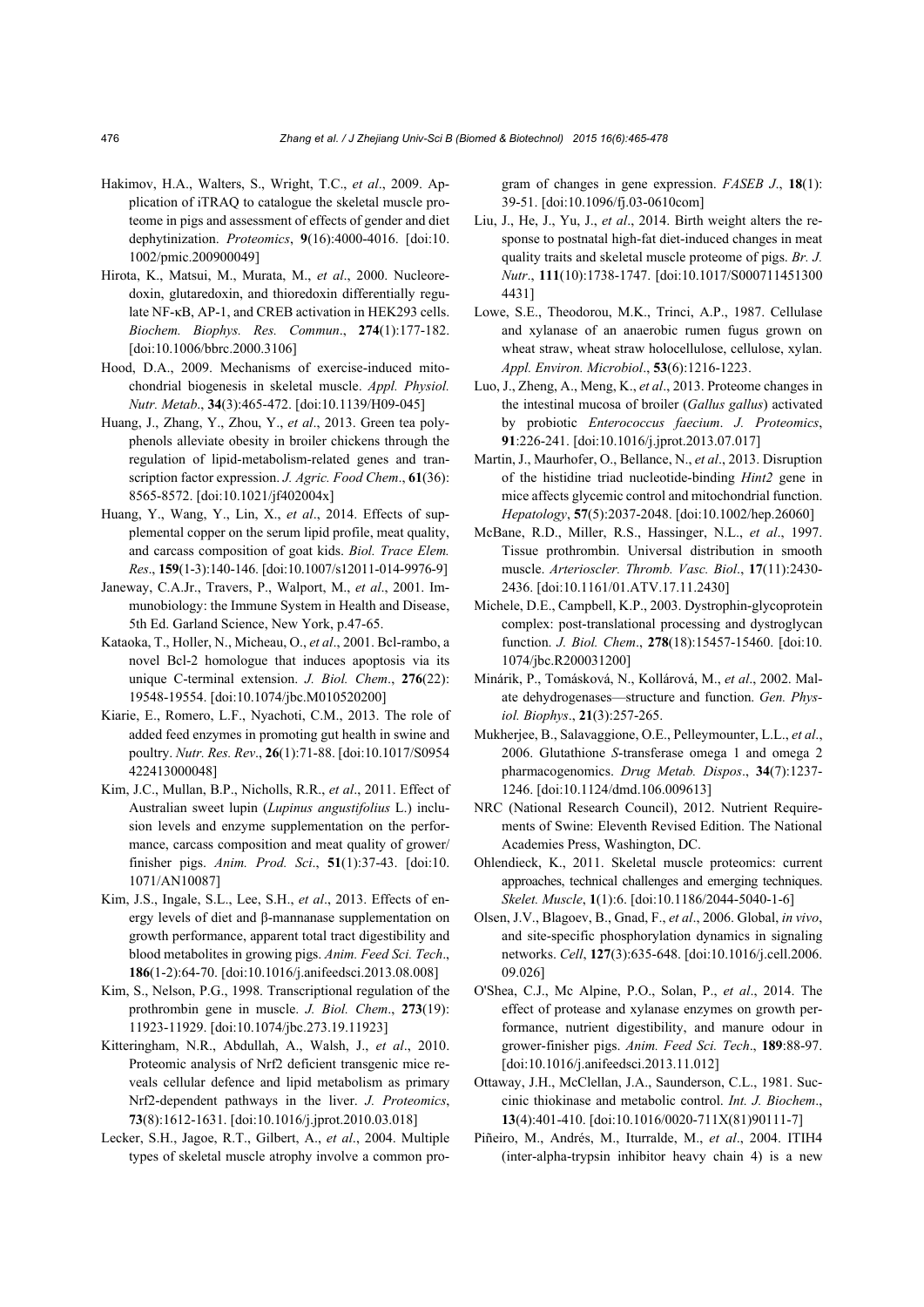acute-phase protein isolated from cattle during experimental infection. *Infect. Immun*., **72**(7):3777-3782. [doi: 10.1128/IAI.72.7.3777-3782.2004]

- Ramadoss, J., Magness, R.R., 2012. Alcohol-induced alterations in maternal uterine endothelial proteome: a quantitative iTRAQ mass spectrometric approach. *Reprod. Toxicol*., **34**(4):538-544. [doi:10.1016/j.reprotox.2012.08. 008]
- Salem, M., Kenney, P.B., Rexroad, C.E., *et al*., 2010. Proteomic signature of muscle atrophy in rainbow trout. *J. Proteomics*, **73**(4):778-789. [doi:10.1016/j.jprot.2009.10. 014]
- Sandri, M., 2010. Autophagy in skeletal muscle. *FEBS Lett*., **584**(7):1411-1416. [doi:10.1016/j.febslet.2010.01.056]
- Shao, C., Liu, Y., Ruan, H., *et al*., 2010. Shotgun proteomics analysis of hibernating arctic ground squirrels. *Mol. Cell. Proteomics*, **9**(2):313-326. [doi:10.1074/mcp.M900260- MCP200]
- Silva, S.S., Smithard, R.R., 2002. Effect of enzyme supplementation of a rye-based diet on xylanase activity in the small intestine of broilers, on intestinal crypt cell proliferation and on nutrient digestibility and growth performance of the birds. *Br. Poult. Sci*., **43**(2):274-282. [doi:10. 1080/00071660120121508]
- Su, L., Cao, L., Zhou, R., *et al*., 2013. Identification of novel biomarkers for sepsis prognosis via urinary proteomic analysis using iTRAQ labeling and 2D-LC-MS/MS. *PLoS ONE*, **8**(1):e54237. [doi:10.1371/journal.pone.0054 237]
- Suryawan, A., Davis, T.A., 2014. Regulation of protein degradation pathways by amino acids and insulin in skeletal muscle of neonatal pigs. *J. Anim. Sci. Biotechnol*., **5**(1):8. [doi:10.1186/2049-1891-5-8]
- Świątkiewicz, M., Hanczakowska, E., Olszewska, A., 2013. Effect of corn distillers dried grains with solubles (DDGS) in diets with NSP-hydrolyzing enzymes on growth performance, carcass traits and meat quality of pigs. *Ann. Anim. Sci*., **13**(2):313-326. [doi:10.2478/aoas-2013-0012]
- Turnberg, D., Botto, M., 2003. The regulation of the complement system: insights from genetically-engineered mice. *Mol. Immunol*., **40**(2-4):145-153. [doi:10.1016/ S0161-5890(03)00110-X]
- Turyk, Z., Osek, M., Olkowski, B., *et al*., 2014. Pig feeding under the potato-green forage base system with or without addition of herbs versus a concentrate based system: effect on post-slaughter performance and pork characteristics. *Asian Australas. J. Anim. Sci*., **27**(5):683-689. [doi:10.5713/ajas.2012.12543]
- Uthai, K., Jattupornpong, S., Vandepitte, W., *et al*., 2004. Effects of dietary supplementation of enzymes in soybean meal rich diet on performance of growing-finishing (20–100 kg) pigs. *Kasetsart J. (Nat. Sci.)*, **38**(Suppl. 6): 125-131.
- VerHague, M.A., Cheng, D., Weinberg, R.B., *et al*., 2013.

Apolipoprotein A-IV expression in mouse liver enhances triglyceride secretion and reduces hepatic lipid content by promoting very low density lipoprotein particle expansion. *Arterioscler. Thromb. Vasc. Biol*., **33**(11):2501- 2508. [doi:10.1161/ATVBAHA.113.301948]

- Walsh, M.C., Geraert, P.A., Maillard, R., *et al*., 2012. The effect of a non-starch polysaccharide-hydrolysing enzyme (Rovabio® Excel) on feed intake and body condition of sows during lactation and on progeny growth performance. *Animal*, **6**(10):1627-1633. [doi:10.1017/ S1751731112000237]
- Wang, J.J., Li, D.F., Dangott, L.J., *et al*., 2006. Proteomics and its role in nutrition research. *J. Nutr*., **136**(7):1759-1762.
- Wang, L.H., Strittmatter, S.M., 1997. Brain CRMP forms heterotetramers similar to liver dihydropyrimidinase. *J. Neurochem*., **69**(6):2261-2269. [doi:10.1046/j.1471-4159. 1997.69062261.x]
- Wang, Z.R., Qiao, S.Y., Lu, W.Q., *et al*., 2005. Effects of enzyme supplementation on performance, nutrient digestibility, gastrointestinal morphology, and volatile fatty acid profiles in the hindgut of broilers fed wheat-based diets. *Poult. Sci*., **84**(6):875-881. [doi:10.1093/ps/84.6. 875]
- Wassler, M., Fries, E., 1993. Proteolytic cleavage of haptoglobin occurs in a subcompartment of the endoplasmic reticulum: evidence from membrane fusion *in vitro*. *J. Cell Biol*., **123**(2):285-291. [doi:10.1083/jcb.123.2.285]
- Welberry Smith, M.P., Zougman, A., Cairns, D.A., *et al*., 2013. Serum aminoacylase-1 is a novel biomarker with potential prognostic utility for long-term outcome in patients with delayed graft function following renal transplantation. *Kidney Int*., **84**(6):1214-1225. [doi:10.1038/ki.2013.200]
- Willamil, J., Badiola, I., Devillard, E., *et al*., 2012. Wheat-barley-rye- or corn-fed growing pigs respond differently to dietary supplementation with a carbohydrase complex. *J. Anim. Sci*., **90**(3):824-832. [doi:10. 2527/jas.2010-3766]
- Woodgett, J.R., 1994. Regulation and functions of the glycogen synthase kinase-3 subfamily. *Semin. Cancer Biol*., **5**(4):269-275.
- Yang, Z.B., Yang, W.R., Jiang, S.Z., *et al*., 2010. Effects of a thermotolerant multi-enzyme product on nutrient and energy utilization of broilers fed mash or crumbled corn-soybean meal diets. *J. Appl. Poult. Res*., **19**(1):38-45. [doi:10.3382/japr.2009-00075]
- Ye, J., Fang, L., Zheng, H., *et al*., 2006. WEGO: a web tool for plotting GO annotations. *Nucleic Acids Res*., **34**(Suppl. 2): W293-W297. [doi:10.1093/nar/gkl031]
- Yin, Y.L., Baidoo, S.K., Schulze, H., *et al*., 2001. Effects of supplementing diets containing hulless barley varieties having different levels of non-starch polysaccharides with β-glucanase and xylanase on the physiological status of the gastrointestinal tract and nutrient digestibility of weaned pigs. *Livest. Prod. Sci*., **71**(2-3):97-107. [doi:10.